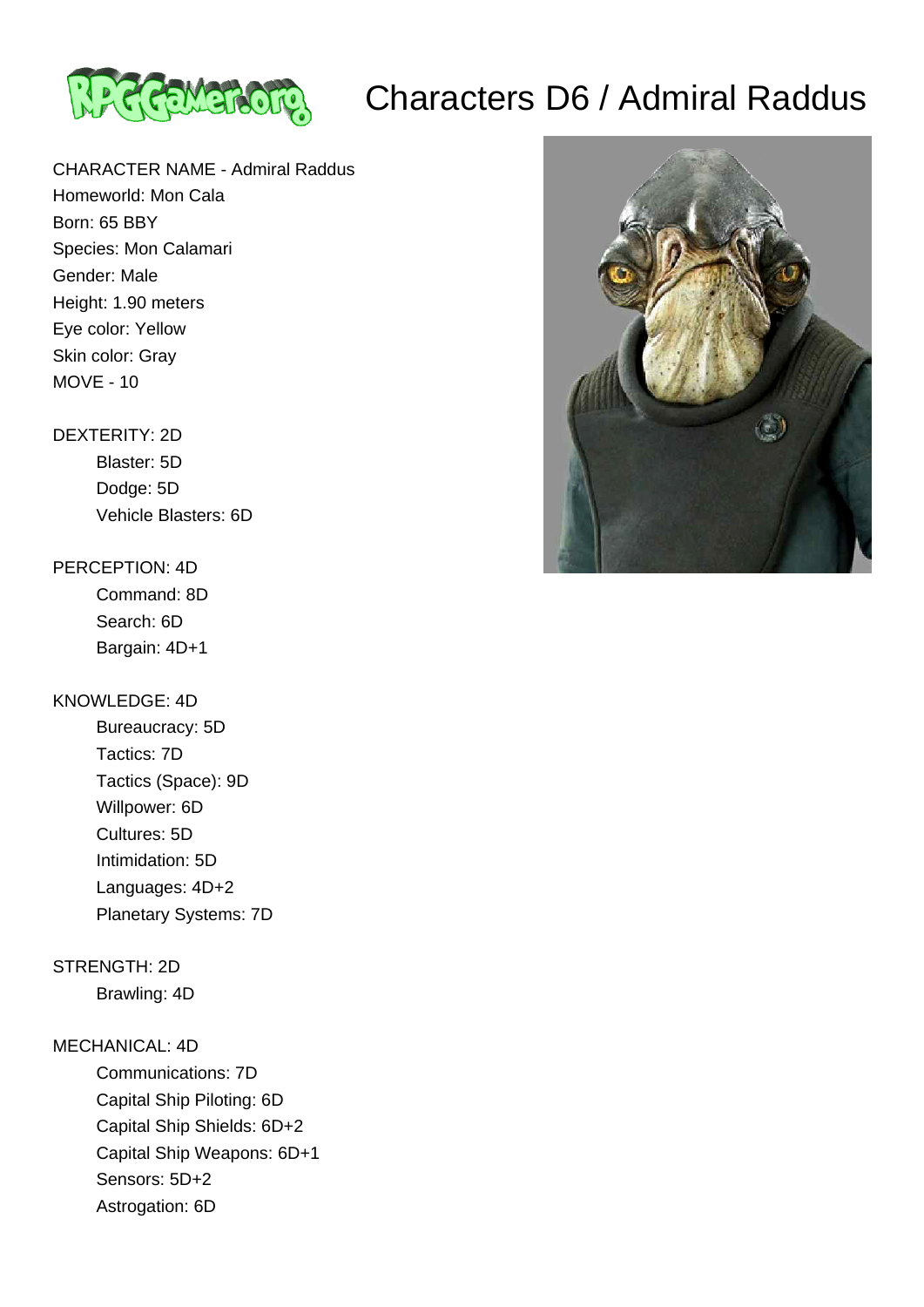Repulsorlift Operation: 5D Space Transports: 5D+1 Starship Gunnery: 6D Capital Ship Gunnery: 7D+2

TECHNICAL: 3D

 Capital Ship Repair: 5D Capital Ship Weapon Repair: 5D Computer Programming/Repair: 6D Security: 6D

EQUIPMENT Rebel Uniform Blaster Pistol: 4D

FORCE SENSITIVE - N FORCE POINTS 5 DARK SIDE POINTS 0 CHARACTER POINTS 12

Character Bio - Raddus was a male Mon Calamari admiral who served in the Alliance to Restore the Republic up to and during the Galactic Civil War. He commanded his personal MC75 cruiser, Profundity, which led the space assault on Imperial Naval forces during the Battle of Scarif. His flagship was disabled by the Devastator and then boarded by Darth Vader and his forces in an attempt to retrieve the Death Star plans, which had been transmitted from Scarif's surface by Rogue One.

Raddus was born in 65 BBY in the polar regions of the watery world of Mon Cala. He served as mayor of the city Nystullum, and also filled a role in Mon Cala's planetary defense, a role signified by a civic crest he wore even after he'd become an admiral in the Rebel Alliance.

When the Galactic Empire occupied Mon Cala, the Mon Calamari, prepared by their harsh experiences during the Clone Wars, conducted a mass exodus. "City-ships," entire municipal buildings that were made to be spaceworthy structures, launched into the depths of space, including the Profundity, Nystullum's city governance tower. Raddus commanded this vessel, crewed primarily by Nystullum's defense staff.

Raddus became one of the first Mon Calamari officers to join the Rebellion. He became an admiral and commander of the burgeoning Alliance Fleet, regarded by Mon Mothma as the Rebel military's most vital component. Work soon began on converting the Mon Calamari city-ships into capital ships to form the spine of the Alliance Fleet, and the Profundity became one of the first ready for combat, joining the varied ships of the fleet in the Telaris system.

Admiral Raddus, as one of the military leaders of the Alliance, also served on the Rebel council. As he was stationed with the fleet, he rarely visited the rebel base on Yavin 4, but his presence was required for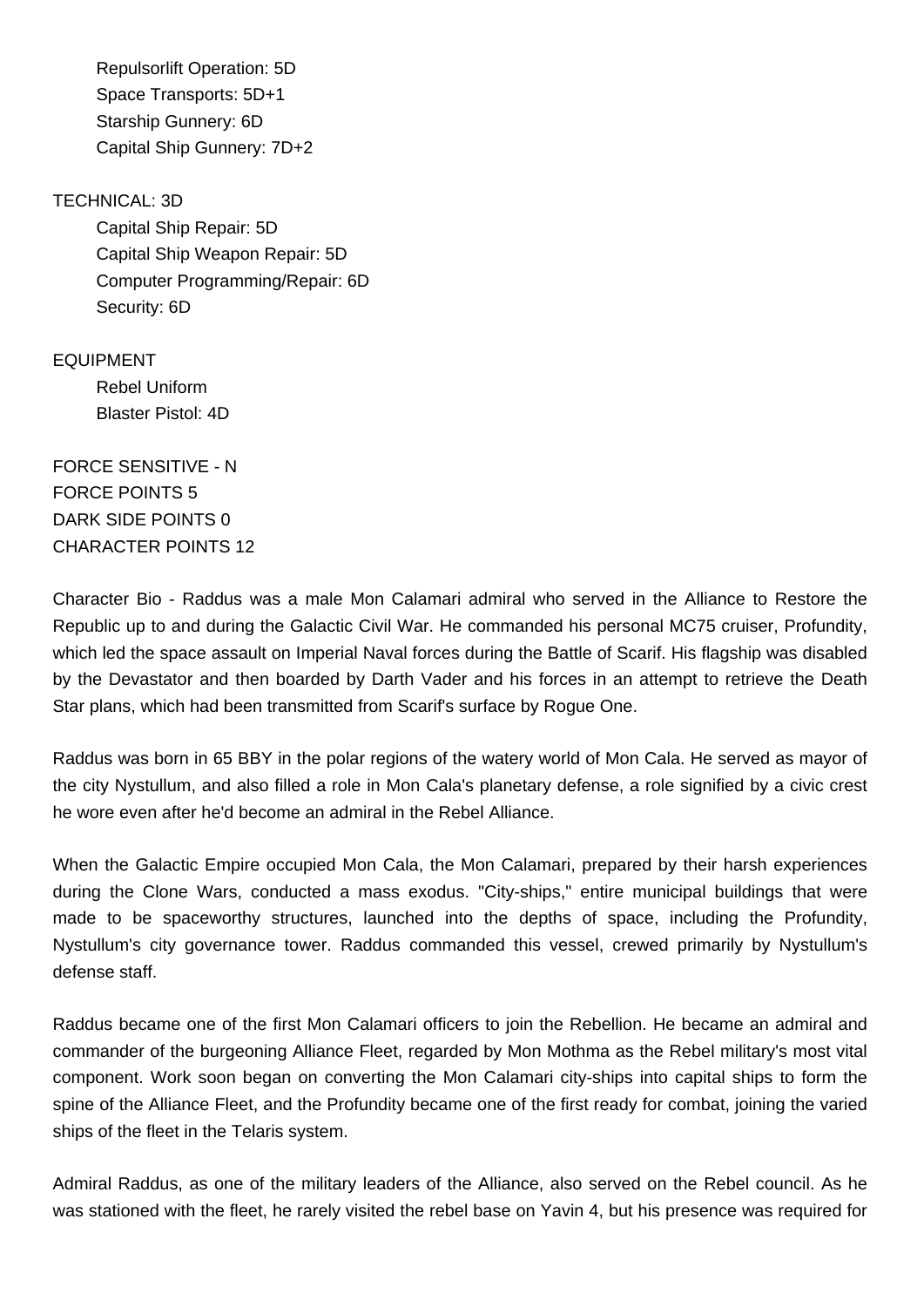matters of major importance to the council. Though united by the common cause to be free of Imperial rule, the council disagreed on all manner of practical details, from battlefield tactics to recruitment. A pragmatist at heart, Raddus's patience was tried by the council's dithering, as he saw attempts to negotiate with the Empire, such as was advocated by Minister of Finance Nower Jebel, to be foolish. In order to not be underestimated by his peers on the council, Raddus was sparse with pleasantries in social interactions, and was happy to cultivate the hardy, thick-blooded reputation commonly ascribed to Mon Calamari native to the world's cold polar depths.

In 0 BBY, Jyn Erso informed the Alliance High Command that the Empire had created a planetdestroying battle station known as the Death Star and used it to destroy the Holy City of Jedha. Faced with the decision on whether to assault the Imperial security complex on Scarif in order to steal the station's plans or to disband the Alliance and surrender, Raddus agreed with Erso and expressed his opinion that they should fight. However, without the support of the full council, Mon Mothma decided the odds of defeat were too great.

Instead, Raddus was tasked with escorting Princess Leia Organa, who was onboard the Alderaanian corvette, Tantive IV which was docked with the Profundity for maintenance and repairs, on a mission to Tatooine to meet with Jedi Master Obi-Wan Kenobi.

With the newly formed Rogue One unit, led by Erso and Captain Cassian Andor, having already departed from Yavin, a rebel technician, Private Tenzigo Weems, soon intercepted an Imperial signal indicating the rebels had engaged Imperial forces on Scarif. Despite not receiving authorization to attack Scarif, Raddus decided to divert his ship, with the Tantive IV in tow, to the tropical planet. After being informed of the situation, Mon Mothma requested she speak with Raddus but was told he had returned to his ship in preparation for battle. Deciding to go through with the attack, the Alliance Fleet was scrambled and departed for the Outer Rim world. Exiting hyperspace above the shielded planet, Raddus, from the bridge of the Profundity, ordered Red and Gold Squadron to defend the fleet while Blue Squadron headed through the Shield Gate in order to reach the planet's surface.

As Blue Squadron's fighters began crossing through the shield aperture, the Gate's technicians quickly closed the opening, destroying two and denying access to three of the Squadron's X-wings. With the shield closed, Raddus was informed by a bridge lieutenant that transmissions between Blue Squadron and the rest of the fleet were blocked. The admiral then ordered the fleet to bomb the shield as well as engage the two Star Destroyers holding position above the Shield Gate while they tried to re-establish communications. As the rebel fighters began strafing the Gate and shield aperture, dozens of TIE fighters were deployed from the station's hangar, proceeding to chase the Rebel ships away and fire a barrage of laser fire at the Profundity's bridge. With the flagship taking more damage with each TIE strafing run, draining its shields by fifty percent, Raddus acknowledged that it was too late to turn back and so ordered that they press their attack. Managing to find an opening in the Imperial starfighter assault, Gold Squadron bombarded the Star Destroyer Persecutor with ion torpedoes, causing the entire vessel to lose power. Seconds later, Raddus received a transmission from Bodhi Rook on the surface of Scarif informing him that they found the Death Star plans, but that the shield had to be taken down in order for them to be able to transmit the schematics. Assuring Rook that he would have the shield down, Raddus ordered the Hammerhead corvette Lightmaker to ram the disabled Star Destroyer and push it into the shield.

With all unessential crew having abandoned ship, the Lightmaker rammed the capital ship, sending it